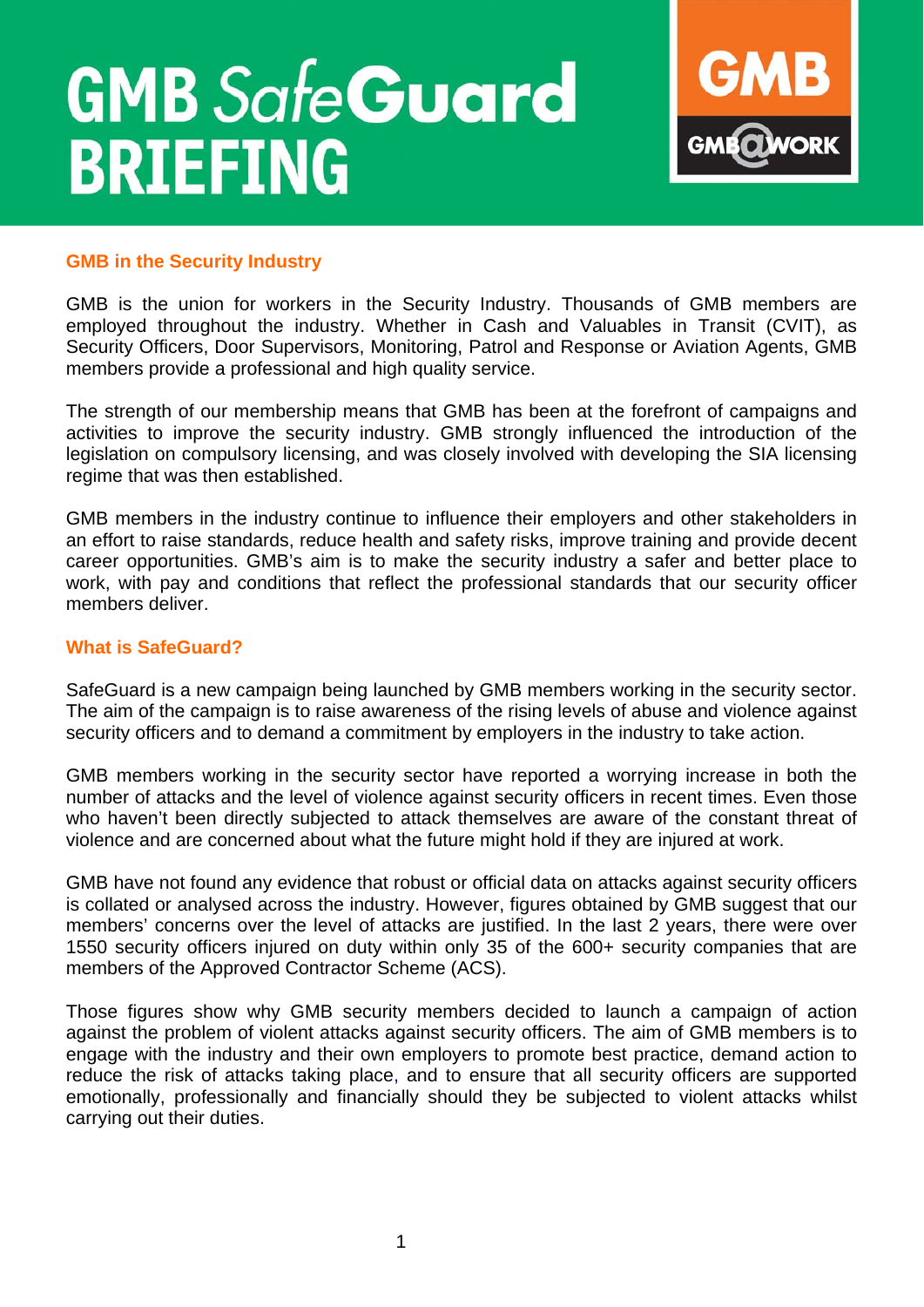officers injured on duty within only 35 of the 600+ security companies that are members of the Approved Contractor Scheme (ACS).

Those figures show why GMB security members decided to launch a campaign of action against the problem of violent attacks against security officers. The aim of GMB members is to engage with the industry and their own employers to promote best practice, demand action to reduce the risk of attacks taking place, and to ensure that all security officers are supported emotionally, professionally and financially should they be subjected to violent attacks whilst carrying out their duties.

#### **Violence against Security Workers**

GMB security members want to see all employers and clients in the industry committed to zero tolerance on abuse, violence and attacks. Security officers understand that there is a risk of violence attached to the work that they carry out. What they will not accept is that violent attacks against them must be simply tolerated as "part of the job".

In common with all employers, security companies have legal obligations to comply with health and safety regulations. These obligations include assessing the risk of violence to their security officers, taking reasonably practicable steps to reduce the risk of violence occurring, and working in conjunction with their clients and customers to implement measures to protect security officers at their place of work.

Many security industry employers need to drastically step up their efforts to protect their officers. Signing up to GMB's SafeGuard Charter (see below) is the first step towards developing an action plan, in conjunction with GMB workforce representatives, to implement measures to tackle violence against security officers.

There are also vast improvements needed in the way that information and statistics on violence against security officers is collected and recorded. For example, the 2009 British Retail Consortium crime survey recorded a doubling of violence against retail staff on the previous year, with at least 22,000 staff in the sector suffering physical or verbal attacks or threats over the course of the year. We have no comparable data on how many security officers were involved in similar incidents, but given the nature of their job, and the high numbers employed on security contracts within the retail sector, it begs the question – why isn't this type of data available on violence against security officers?

#### **Support following an attack**

All employers have a duty of care towards their employees. Unfortunately, the experience of GMB members working in the security industry is that there is often a widespread failure to exercise that duty of care to officers who have been injured in attacks whilst carrying out their duties.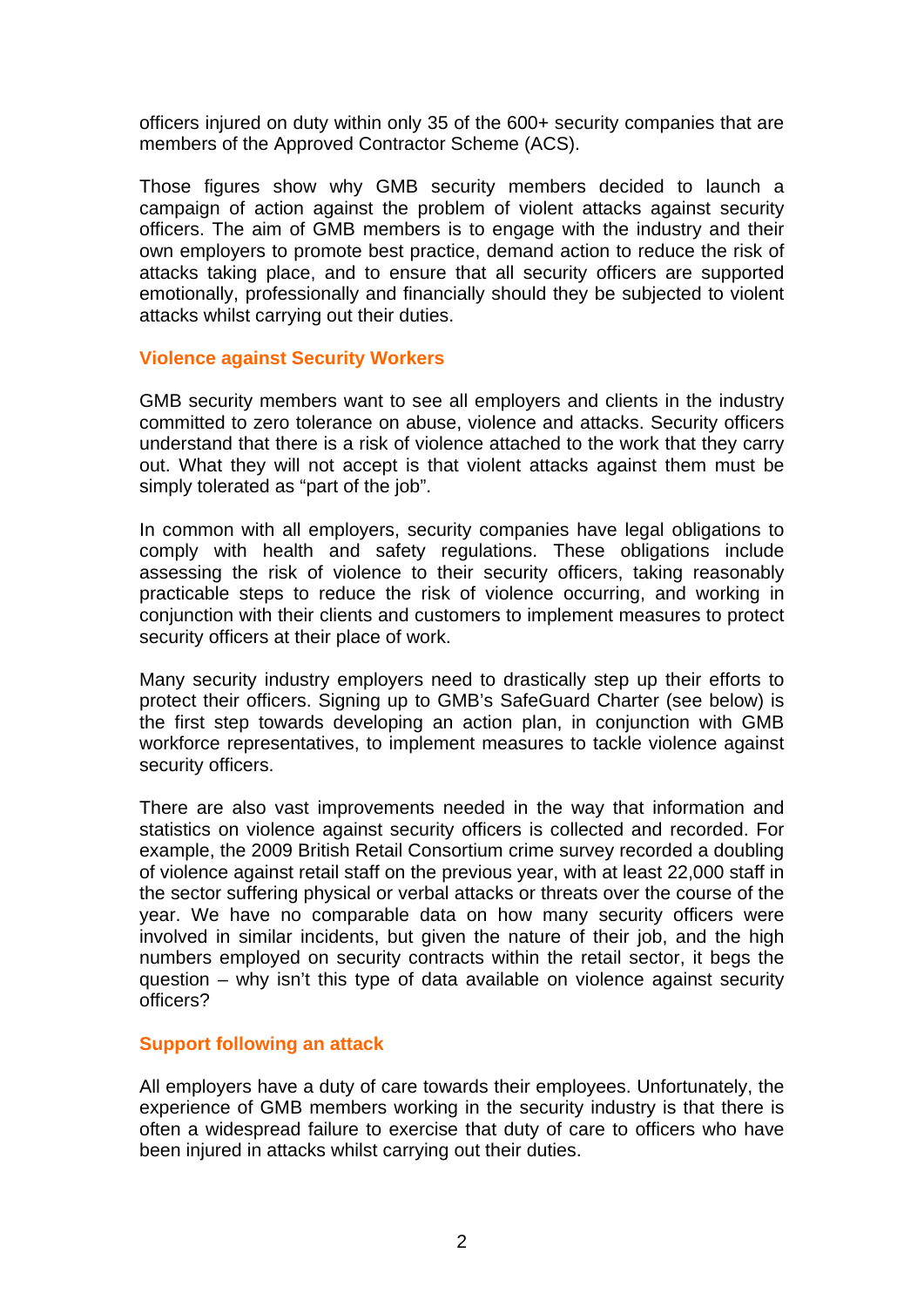The GMB case studies show that too many security companies have a woefully inadequate response to injured employees. In addition to dealing with the trauma and any physical injuries suffered, many security workers have found themselves effectively abandoned by their employer in the aftermath of an attack. GMB believes that employers in the industry need to do a great deal more to provide post-incident support to security officers injured in attacks. Injured security officers should receive immediate welfare support and access to counselling, in addition to knowing that their income is protected and that they will not suffer financially.

The case studies show that the sole source of any assistance and advice provided to many security guards injured in attacks has been GMB representatives working in the industry. Injured officers, often having little contact from their companies following the attack, and with their wages stopped, have received their only emotional support, financial assistance and legal advice through their union representative. Without the support of fellow members and GMB union activists, these security officers would have suffered even worse hardship, simply for doing their job.

This is the unacceptable face of the security industry, and GMB members are determined to persuade security companies to treat officers who have been attacked whilst in their employment with a greater degree of humanity and respect

#### **The SafeGuard Charter**

At the centre of the GMB campaign members are calling for security industry employers, clients, customers' industry trade associations and others, to sign up to the SafeGuard Charter and make a firm commitment to implement the Charter's demands.

SafeGuard aims to raise safety and industry standards, improve employment practices, and increase training and awareness across the industry. Security officers want the highly valuable and professional service that they deliver to be recognised, and they want to be treated with dignity and respect.

GMB members therefore call upon the security industry employers, clients, trade associations and others to sign up to the commitments enshrined in the SafeGuard Charter to:

- Work together to reduce attacks across the industry
- provide support and counselling for trauma and physical injuries
- protect injured officers financially through sick pay and injury-on-duty (IoD) schemes
- provide robust high quality training in conflict management
- establish an industry level Code of Practice that focuses on reducing risk to security officers
- record and analyse data on attacks across the security industry, and to work with the police authorities to reduce the risk of crime and violent attacks
- use technology to enhance safety and support for security officers